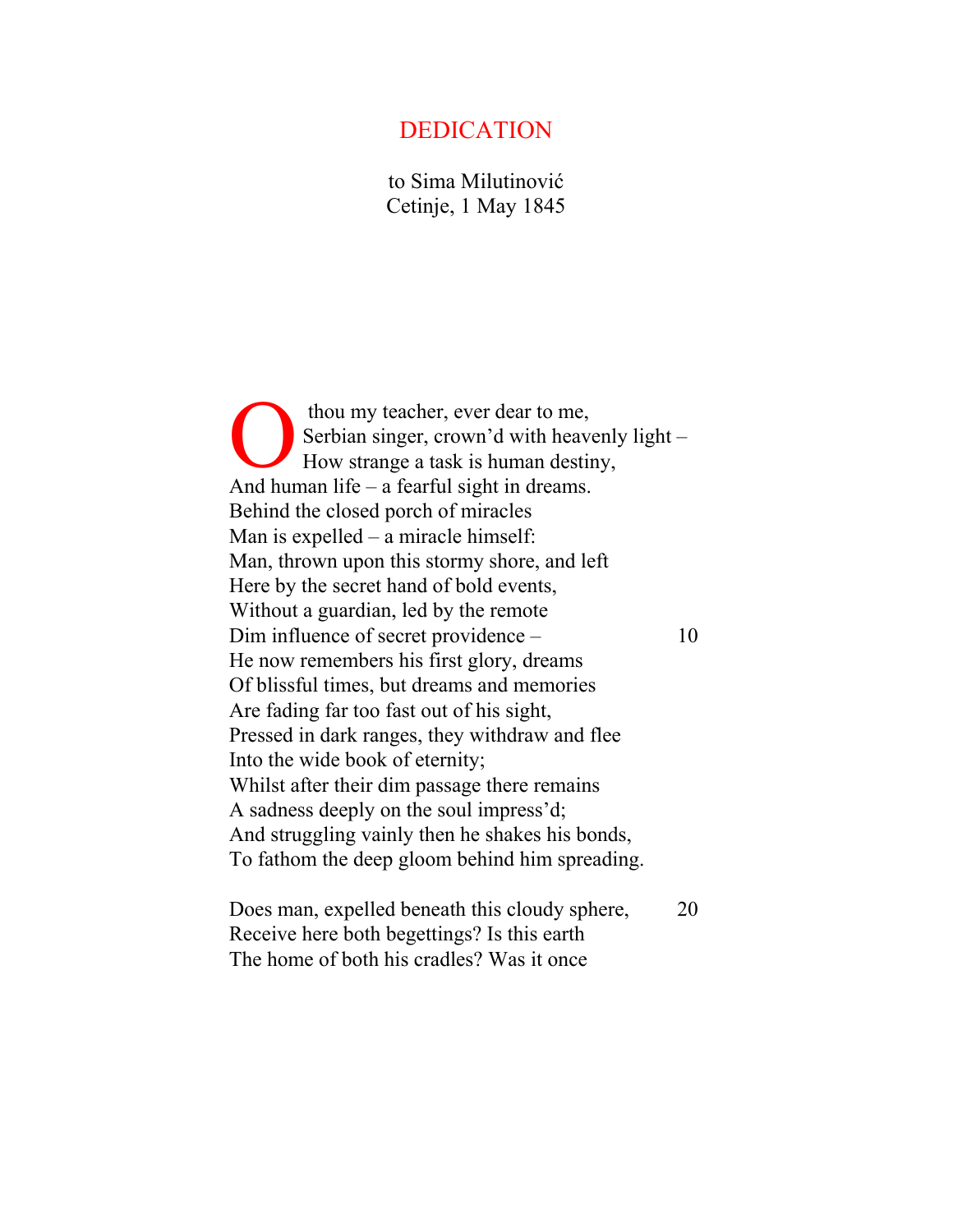Assigned to him by the Creator's might – A place of mysterious punishment, Or of a stormy temporal reward – Is it a seed-plot of spiritual bliss? This is the highest of all mysteries, Of spiritual tempests the most frightful – The keys to this are only in the grave. How often, led by strange absorbing thoughts 30 Into the flowery depth of nature, fed With vital juice from her fair naked breast, How often did I boldly ask the great And fruitful mother why the high Creator Had called her into living. Had it been For her innumerable children's sake, Or were the children made for her delight, Or were they both created for each other? But this my temporal foster-mother, crowned With sunbeams, and adorned with the wreath 40 Of flowery seasons, or with pearly dew, All glistening in the light of dancing stars, Prepared to greet her glorious lord, the Sun, To all the burning questions of my mind Gives but one answer with her silent laugh. How often times did I conjure the blue Pavilion of the nightly heavens, strewn With diamond seeds, conjured with glowing soul To lift the veil of secret from his self: Did his Creator clad him thus with light, 50 Did he unroll his deep and boundless scroll, That every creature might proclaim and praise The might of the Creator and his bliss,